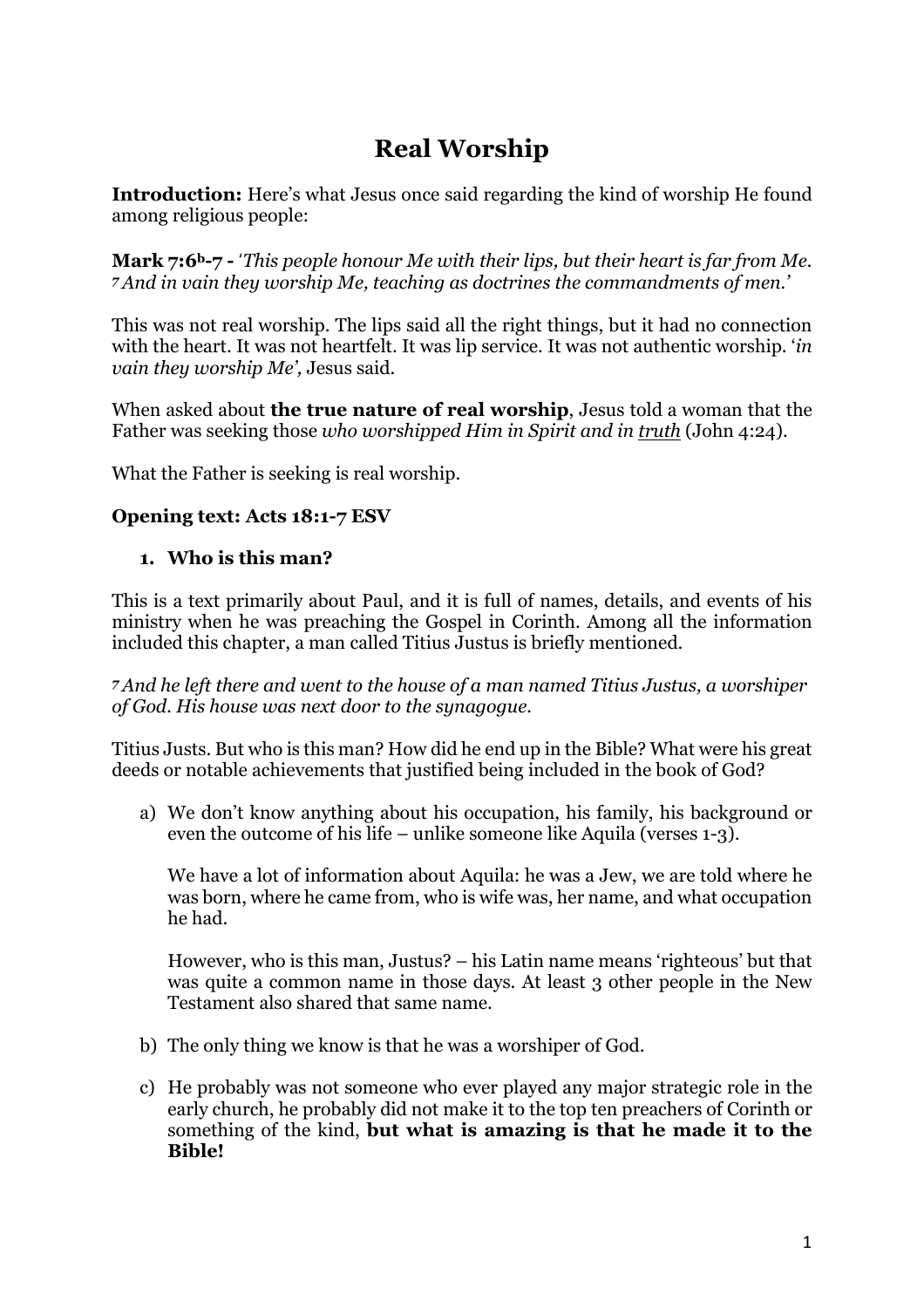Why? Why did he make it to the Bible? Because **worship will never go unnoticed!** 

**He was a worshiper of God.** The second thing we know about him is that **his house was next to the synagogue.** One translation says that his house was *joined hard with the Synagogue.* The original language seems to indicate that he shared a wall with the Synagogue. He basically lived positioned to never miss the action, to never miss a service and to worship God.

**Psalm 84:10** - *For a day in Your courts is better than a thousand. I would rather be a doorkeeper in the house of my God than dwell in the tents of wickedness.*

It is good to live lives attached to the presence of God – not being casual visitors or living 'semi-detached' from Him but strongly joined to Him. It is crucial to be real, passionate, worshipers.

## **2. Worship will never go unnoticed**

Most of us would not even notice this man's name or even stop 10 seconds to think about Titius Justus, yet God put his name in the Bible. Heaven took notice of his devotion and recorded his worship before God.

a) What's heaven recording regarding your life or mine? How much of what we do is worship? How much of what I do is even worth recording?

When we come the end of our lives on earth and we finally stand before God, many of our earthly achievements will matter little. Worship, however, will never go unnoticed.

Here are David's last words before he died, as recorded in **2 Samuel 23:1:** 

*Now these are the last words of David. Thus says David the son of Jesse; Thu s says the man raised up on high, the anointed of the God of Jacob, and the sweet psalmist of Israel*

In his last words, David didn't mention the applause of man, his achievements in battle, the greatness of the kingdom he built. No. He knows he is about to meet his Maker and he says of himself, I am '*the sweet psalmist of Israel' –* I am a worshiper!

- b) Worship will never go unnoticed!
- **Lydia**

**Acts 16:14 – "***Now a certain woman named Lydia heard us. She was a seller of purple from the city of Thyatira, who worshiped God* [NIV: a worshiper of God]*. The Lord opened her heart to heed the things spoken by Paul."*

Heaven recorded her worship!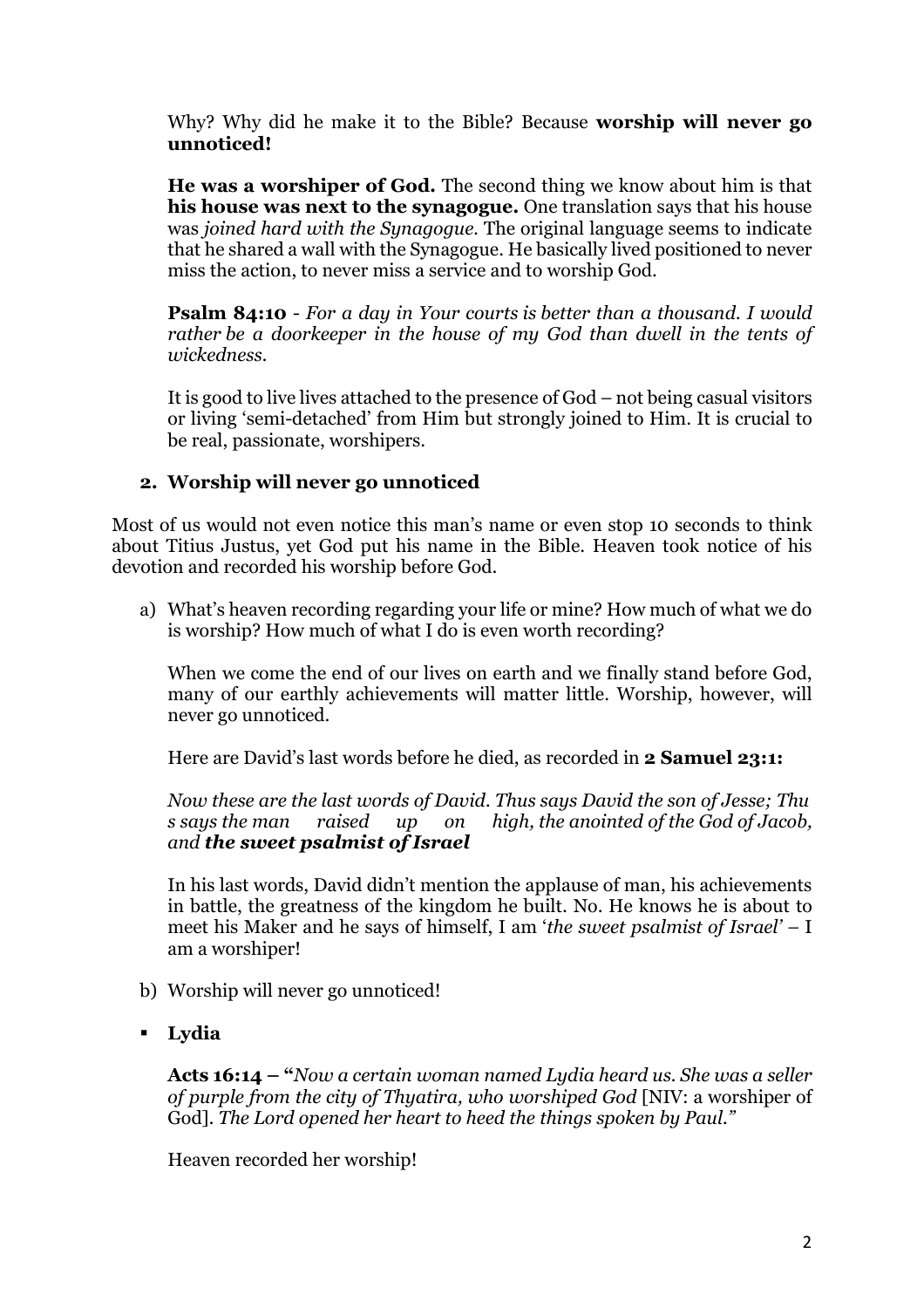#### **Mary of Bethany**

**Matthew 26:13 – "***Assuredly, I say to you, wherever this gospel is preached in the whole world, what this woman has done will also be told as a memorial to her."*

God never forgets worship. In this case He made sure that her act of worship would end up in the Bible.

## **Cornelius**

**Acts 10:1-2 - Message translation** "*There was a man named Cornelius who lived in Caesarea, captain of the Italian guard stationed there. He was a thoroughly good man. He had led everyone in his house to live worshipfully before God".*

#### **Anna**

**Luke 2:36-38** *- Now there was one, Anna, a prophetess, the daughter of Phanuel, of the tribe of Asher. She was of a great age and had lived with a husband seven years from her virginity; 37 and this woman was a widow of about eighty-four years, who did not depart from the temple, but served God with fastings and prayers night and day. 38 And coming in that instant she gave thanks to the Lord, and spoke of Him to all those who looked for redemption in Jerusalem."*

**V.38 AMP –** '*responded in praise'*

That kind of response will never go unnoticed.

**Jacob**

**Hebrews 11:21 -** *"By faith Jacob, when he was dying, blessed each of the sons of Joseph, and worshiped, leaning on the top of his staff."*

God recorded not just his faith but also his last posture of worship.

God records faith. Without it, it is impossible to please God. God reserved one chapter in the Bible to remind us of men and women of great faith. However, God also recorded their worship

In the miracles of Jesus, the faith of many who were touched was mentioned, and also their worship:

- The ruler of the Synagogue in **Mat. 9:18** *"While He spoke these things to them, behold, a ruler came and worshiped Him, saying, "My daughter has just died, but come and lay Your hand on her and she will live."*
- The leper in **Mat. 8:2** "*and behold, a leper came and worshipped Him saying, Lord if you are willing you can make me clean"*